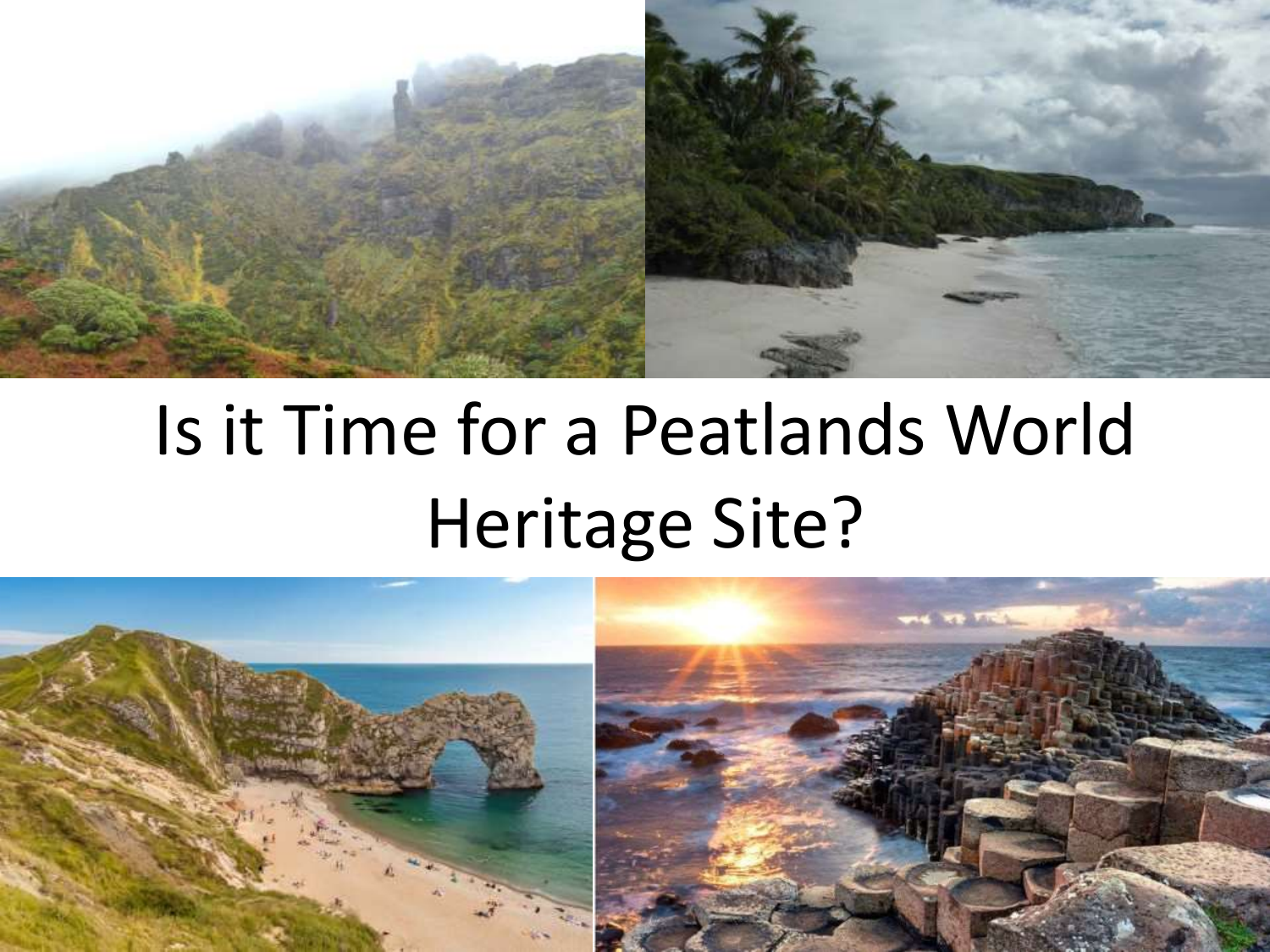## Background

- $\Box$  1988 IUCN + The Nature Conservancy Council identify The Flow Country as a potential WHS.
- $\Box$  1999 The Flow Country included on the UK's Tentative List.
- $\Box$  2013 + 2015 The Peatlands Partnership submit Technical Evaluations.
- $\Box$  2017 The Peatlands Partnership establishes The Flow Country WHS Working Group.



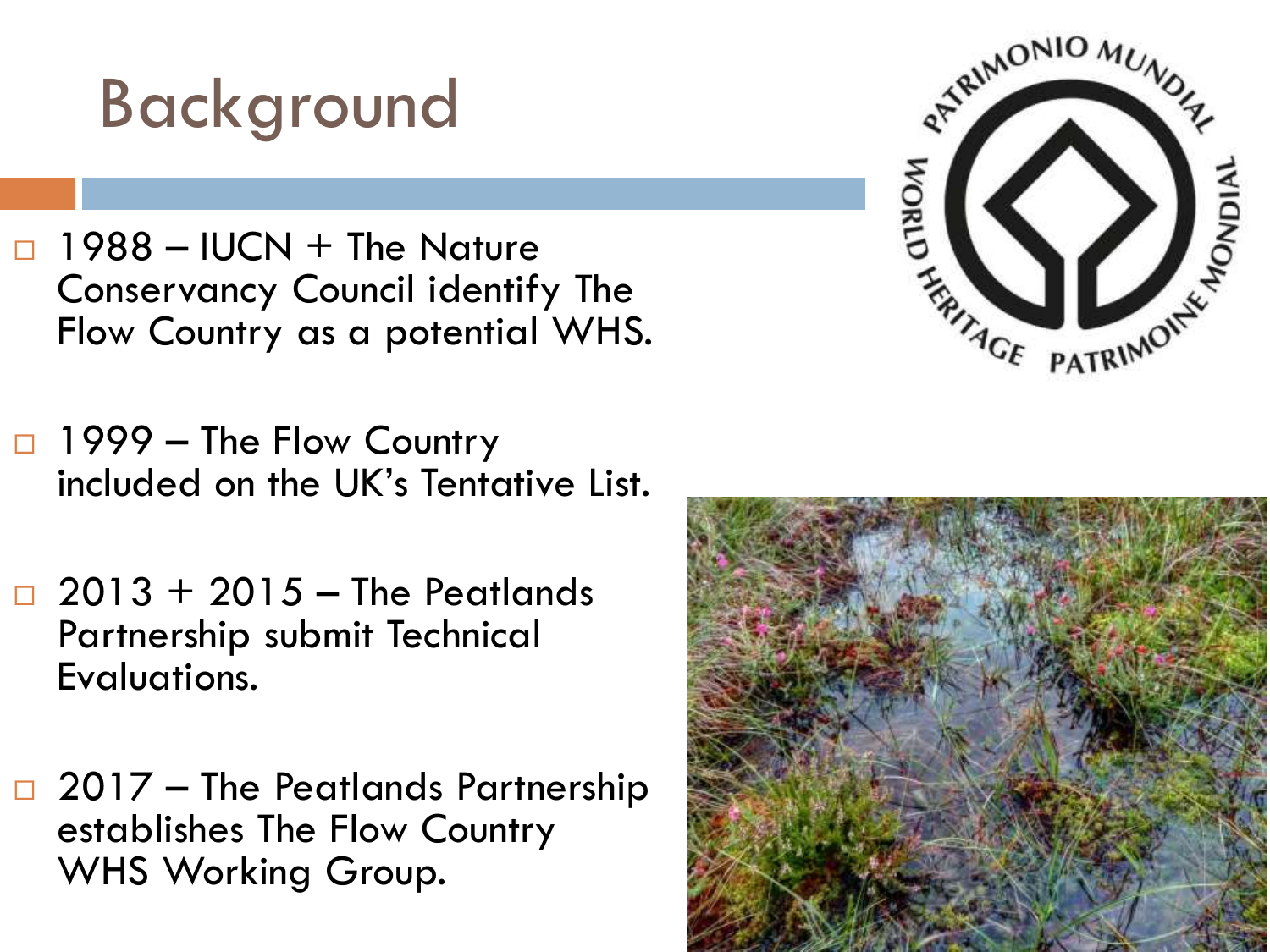## What is a World Heritage Site?

**Places on Earth that are** of outstanding universal value to humanity.

 $\Box$  Belong to all the peoples of the world, irrespective of where they are.

**Protect and celebrate** for future generations.

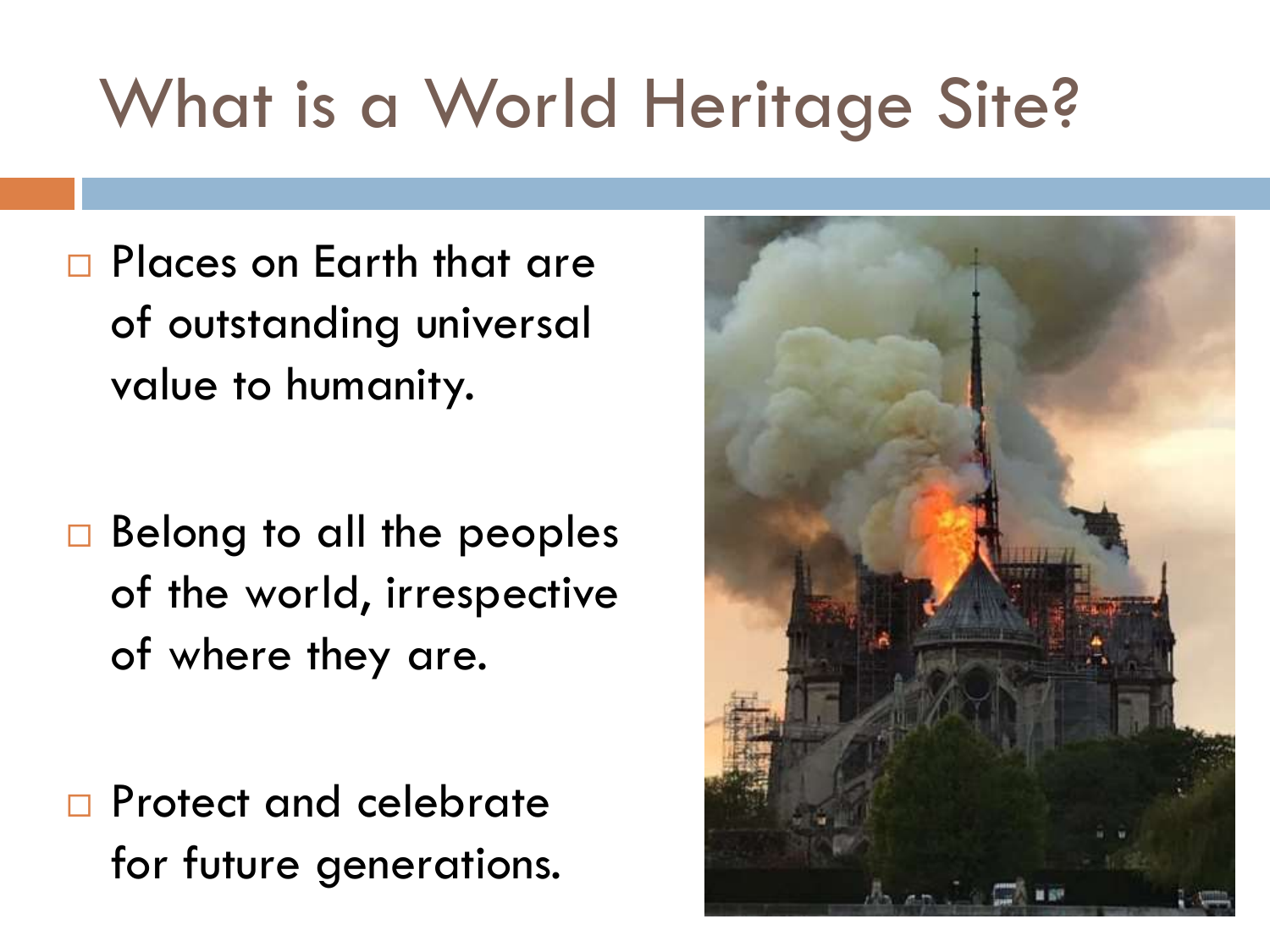How does a Bog become a World Heritage Site?

**Stage 1:** Convince the UK Government that The Flow Country is the best candidate on the Tentative List. **Stage 2: Prove to UNESCO that The Flow Country has** outstanding universal value.

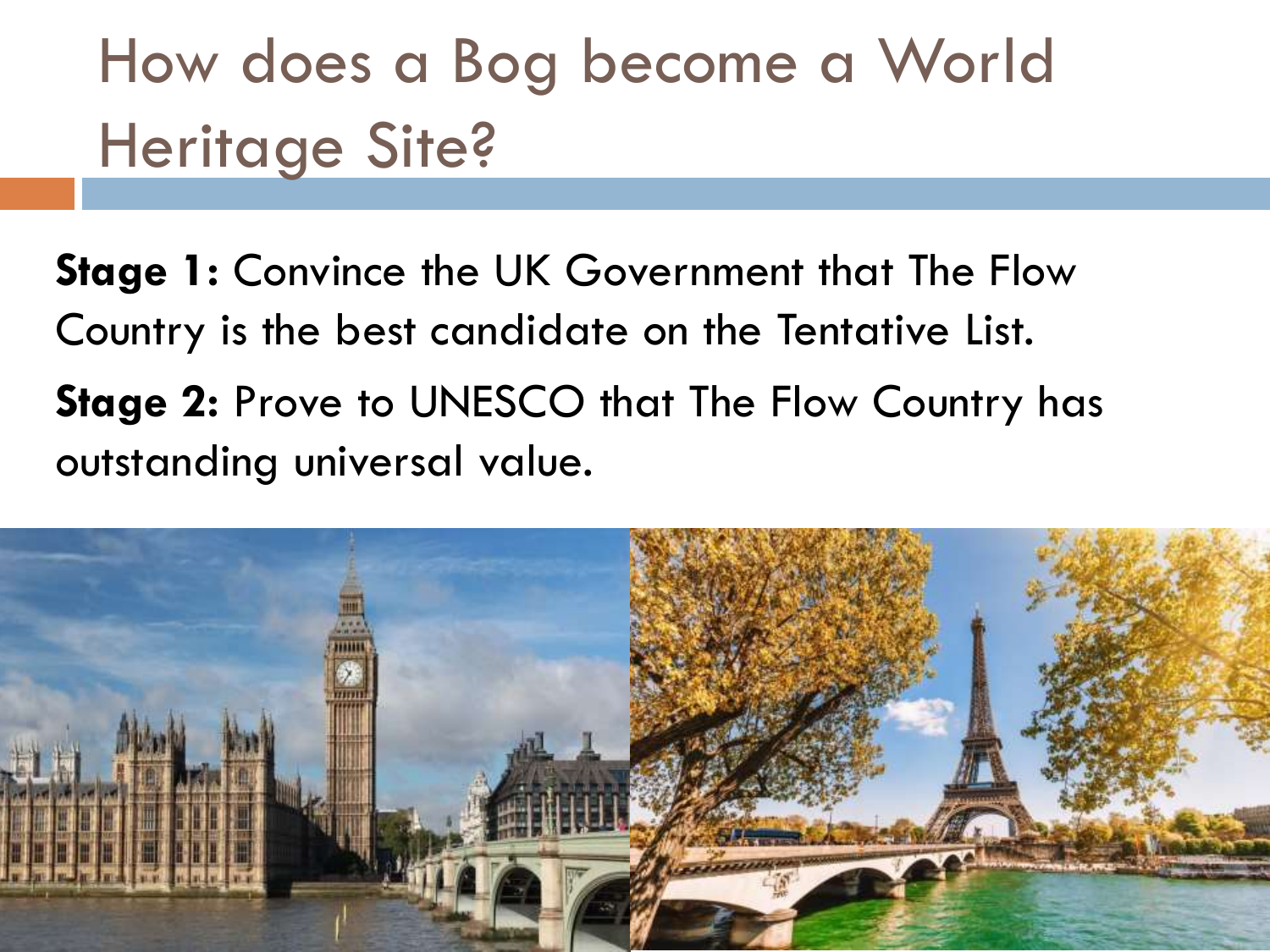## How might The Flow Country Qualify?

*Criterion (ix)… outstanding examples representing significant on-going ecological and biological processes in the evolution and development of terrestrial, freshwater… ecosystems and communities of plants and animals*

"The quality and extent of its blanket bog habitat, including its unique species assemblage of plants and birds"

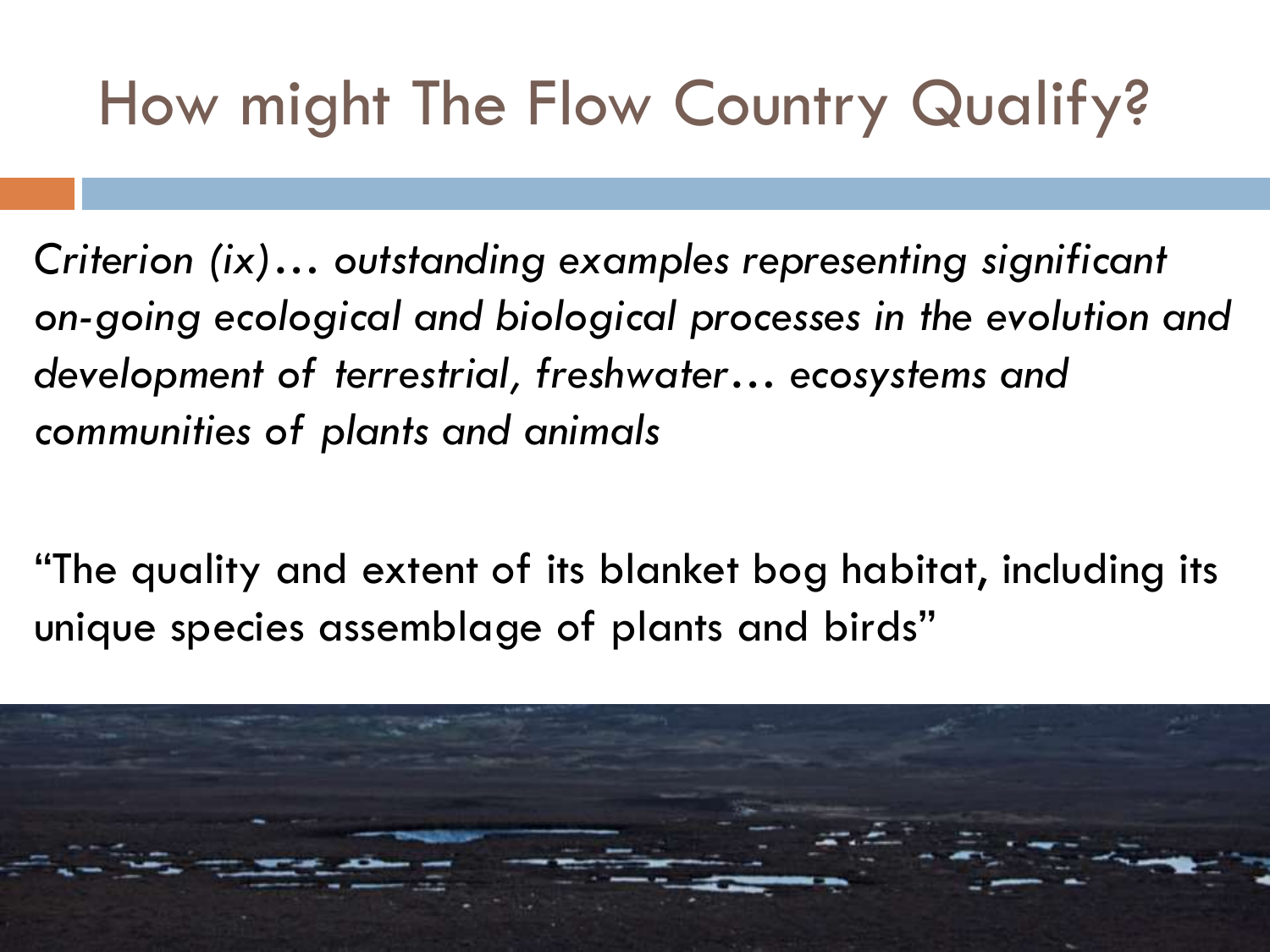## How Might The Flow Country Qualify?

*Criterion (x) contain the most important and significant natural habitats for in-situ conservation of biological diversity, including those containing threatened species of outstanding universal value from the point of view of science or conservation*

"Blanket bog is a globally rare type of peatland… The proposed Flow Country WHS represents one of the largest, and most intact areas of blanket bog in the world"

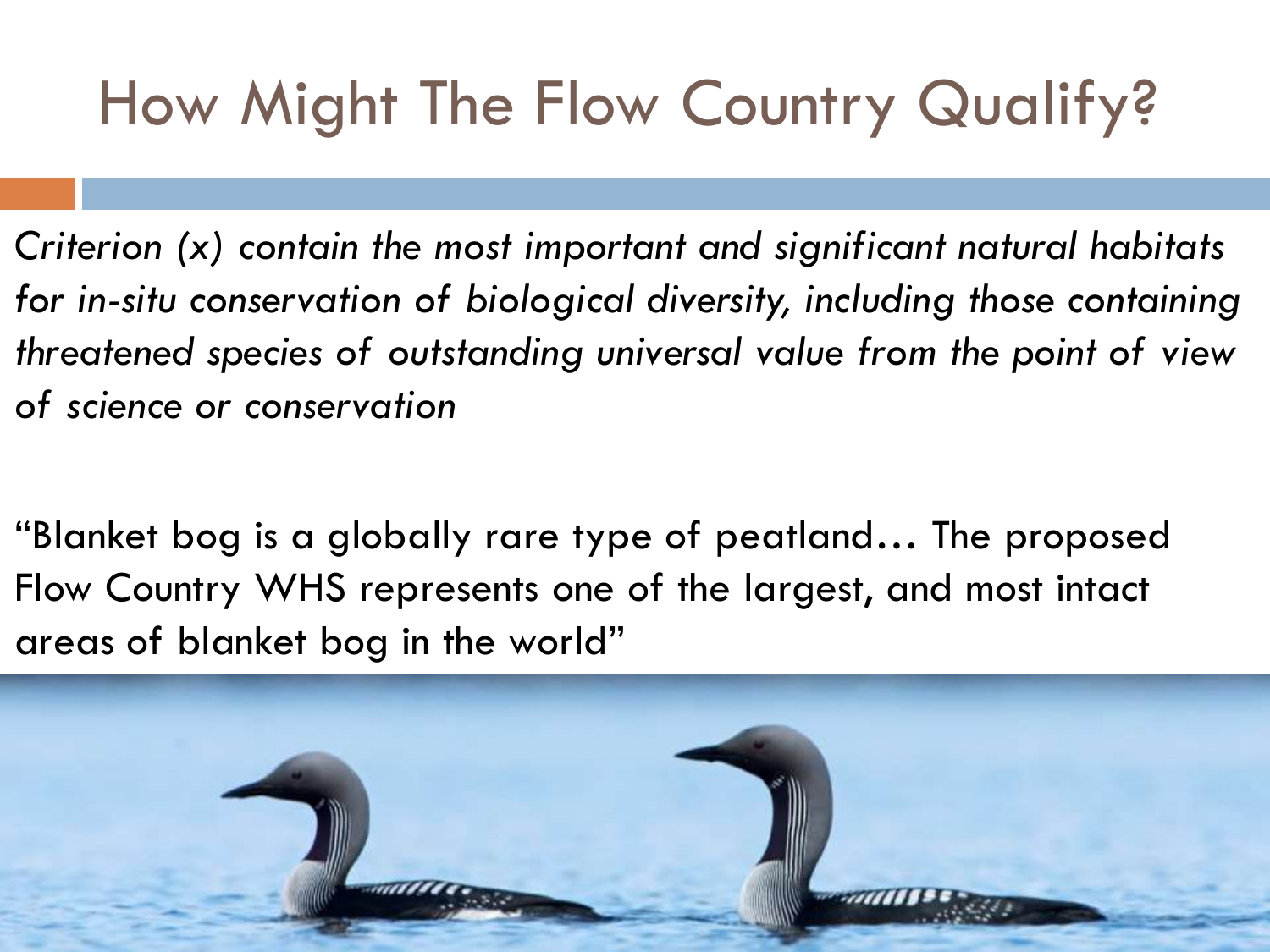## What would The Flow Country bring to the World Heritage Site list?





- $\Box$  32 sites in the UK
- $\Box$  Only 4 are natural (13%)
- $\Box$  Only 6 in Scotland (19%)
- $\Box$  1,121 sites in total
- $\Box$  213 are natural (19%)
- $\Box$  0 are peatlands (0%)
- □ Carbon storage
- □ Cultural heritage of the North **Highlands**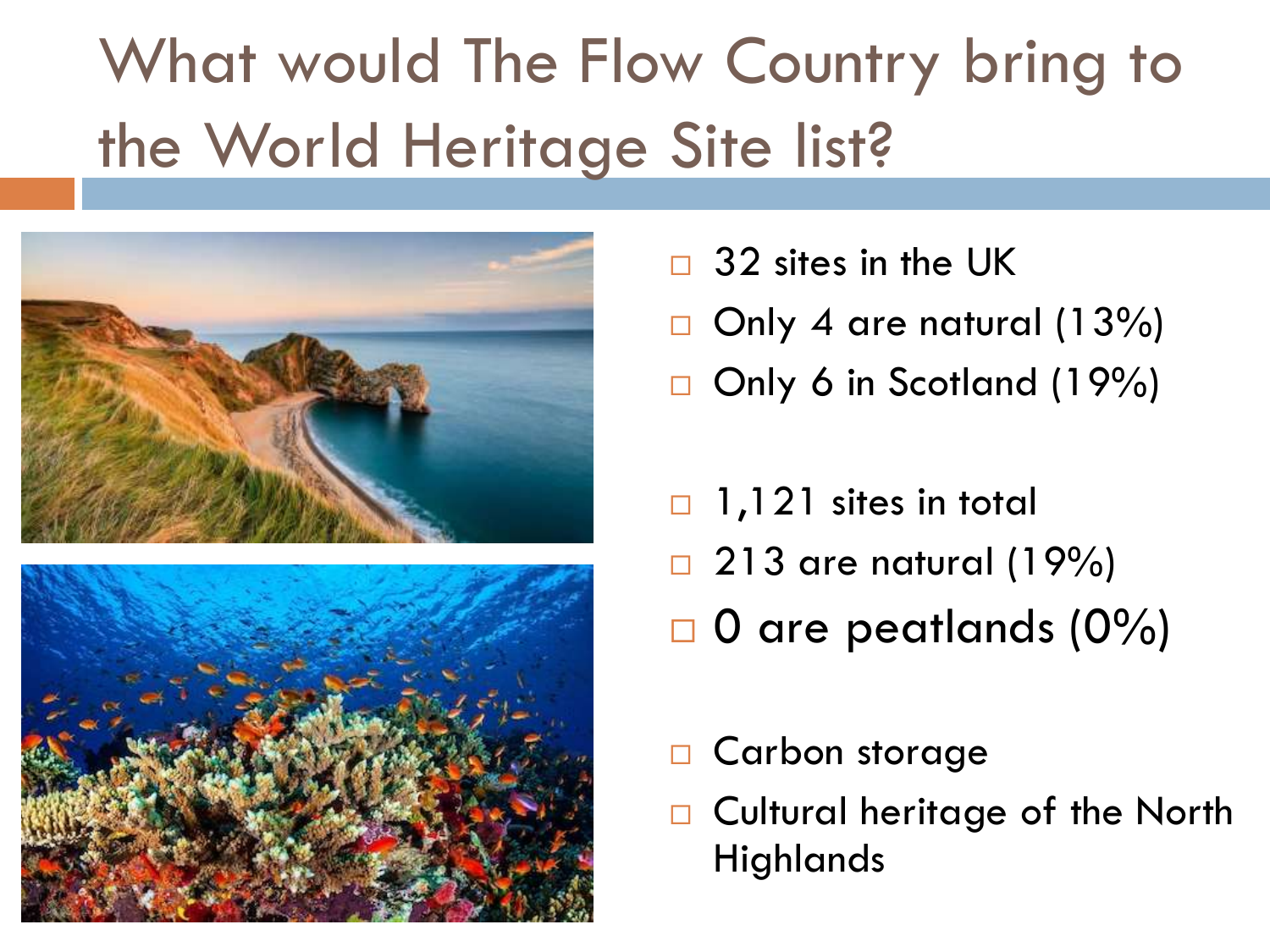## What are the Benefits?

- $\Box$  Eco and heritage tourism
- $\Box$  Educational activities
- **□ Raise awareness of peatlands**
- □ Encourage slow tourism
- □ Spread economic benefits
- $\Box$  The #1 heritage accolade
- □ Potential to increase funding
- □ Join a global community
- □ Protect and promote heritage

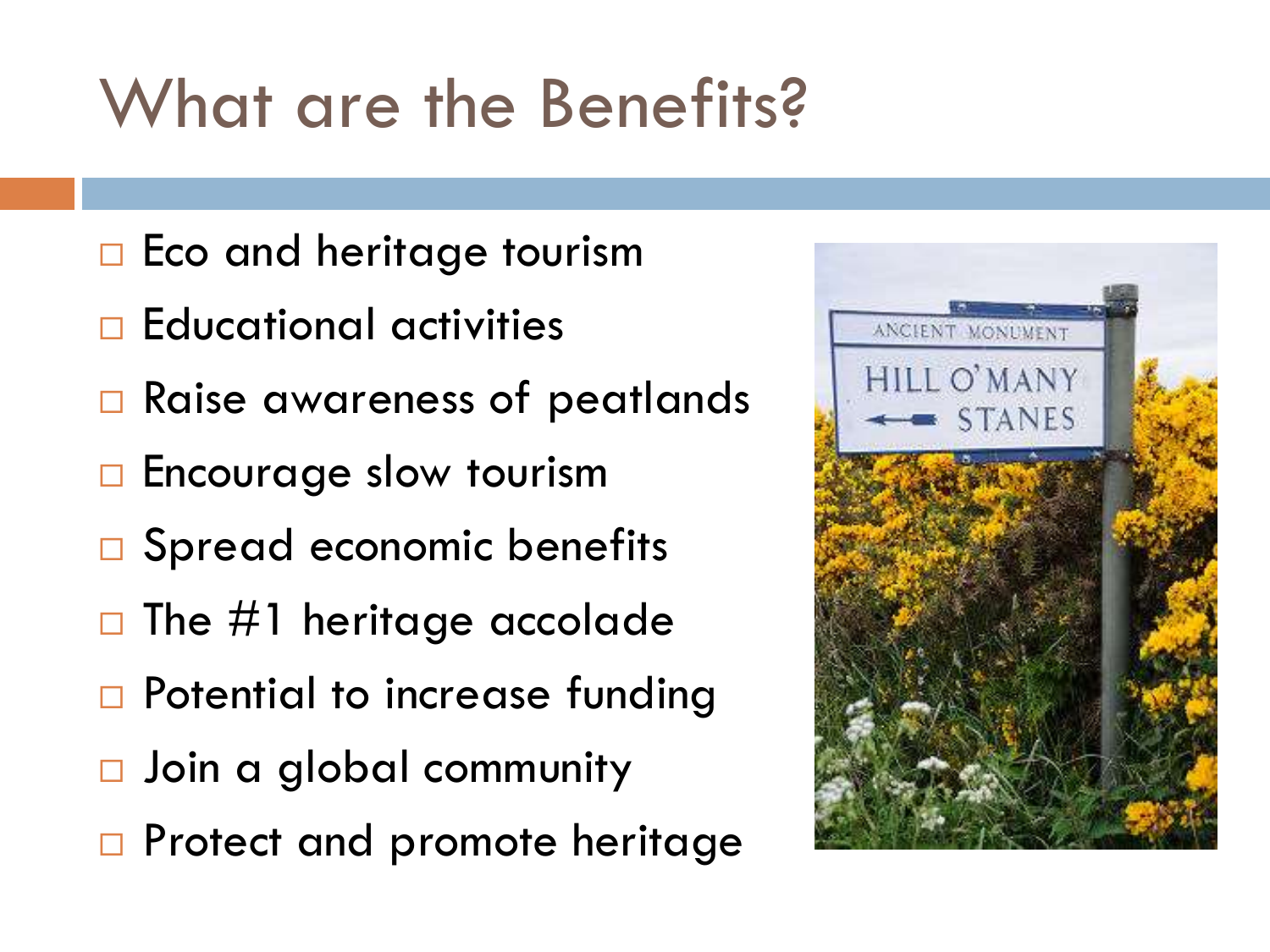## Volunteering at Durham Cathedral

- □ Good work experience/ learn new skills
- $\Box$  Community spirit/ socialising
- □ Connection to local heritage

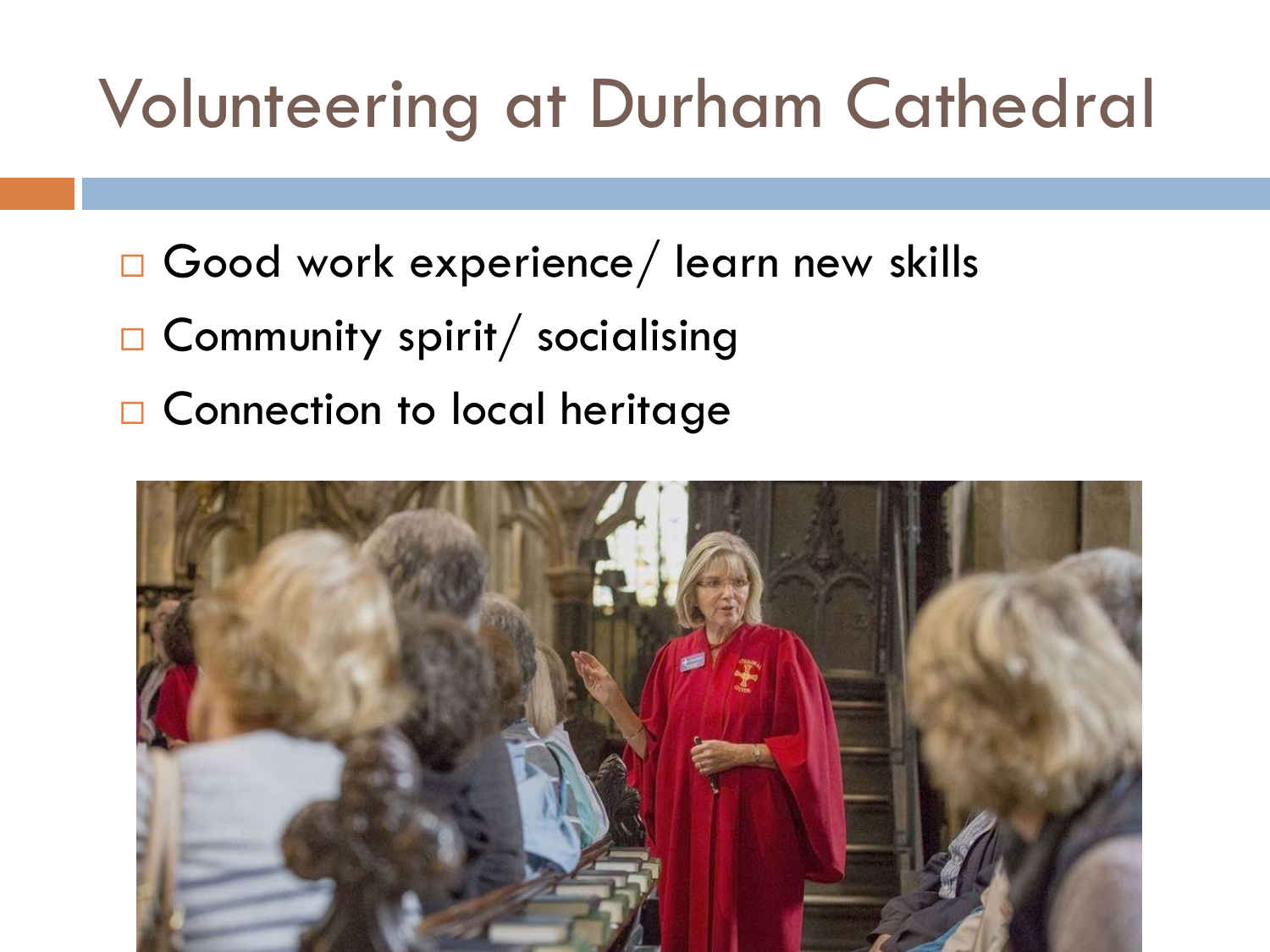## Jurassic Coast Ice Cream

- □ Partnership between Purbeck Ice Cream and the Jurassic Coast Trust.
	- **E** 5p of every tub goes to the Trust
- **Purbeck Ice Cream are now a** "lead business partner" (contribute at least £3k per year)
	- Advertised on the Jurassic Coast website
- □ Funds are used "to preserve the scenery and heritage" of The World Heritage Site.

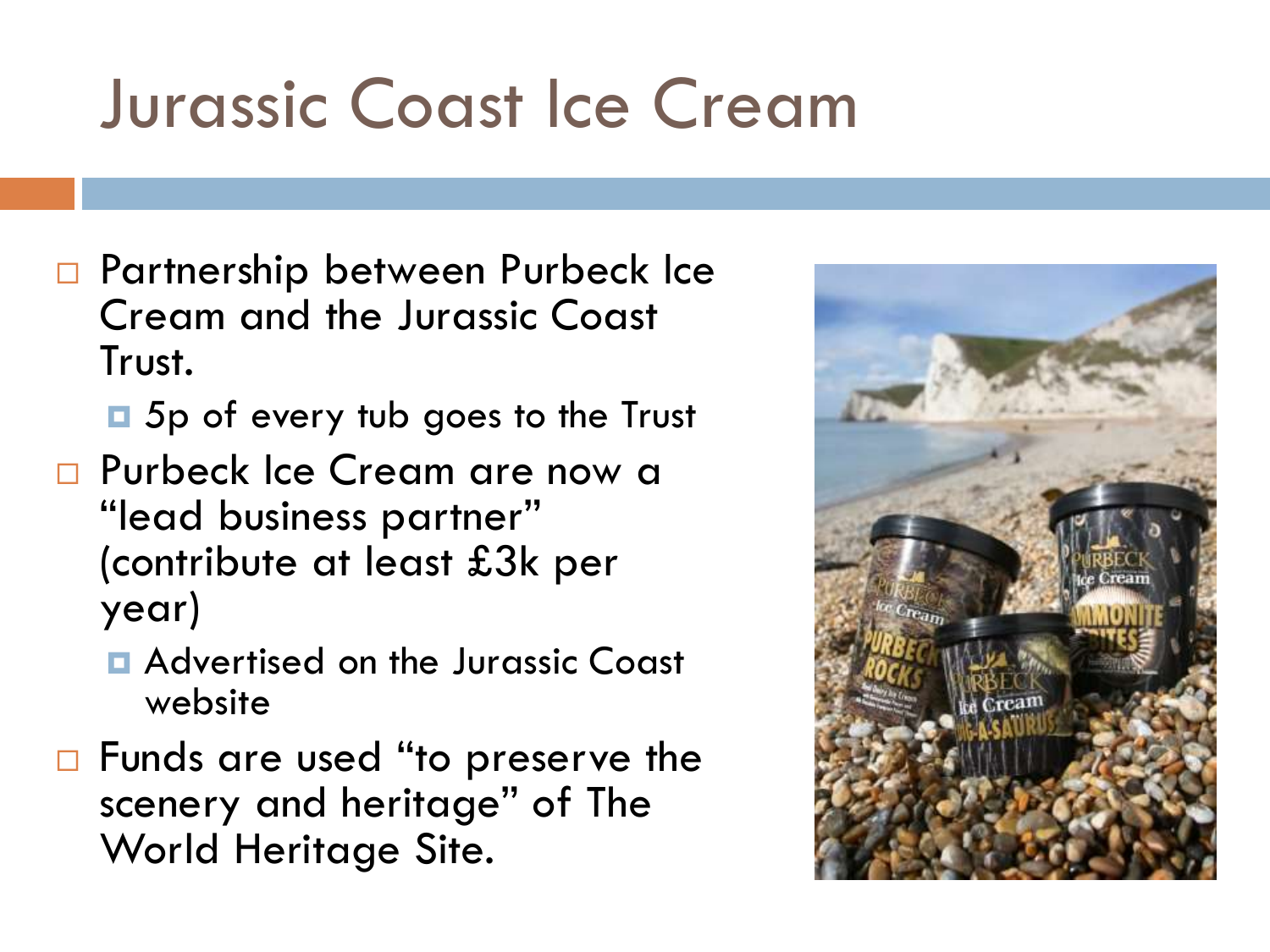## World Heritage UK

□ Networking, advocacy and promotion for the UK's World Heritage Sites and Tentative list sites.



**D** Annual Conference, Technical Workshops, Networking meetings and World Heritage Chairs meetings.

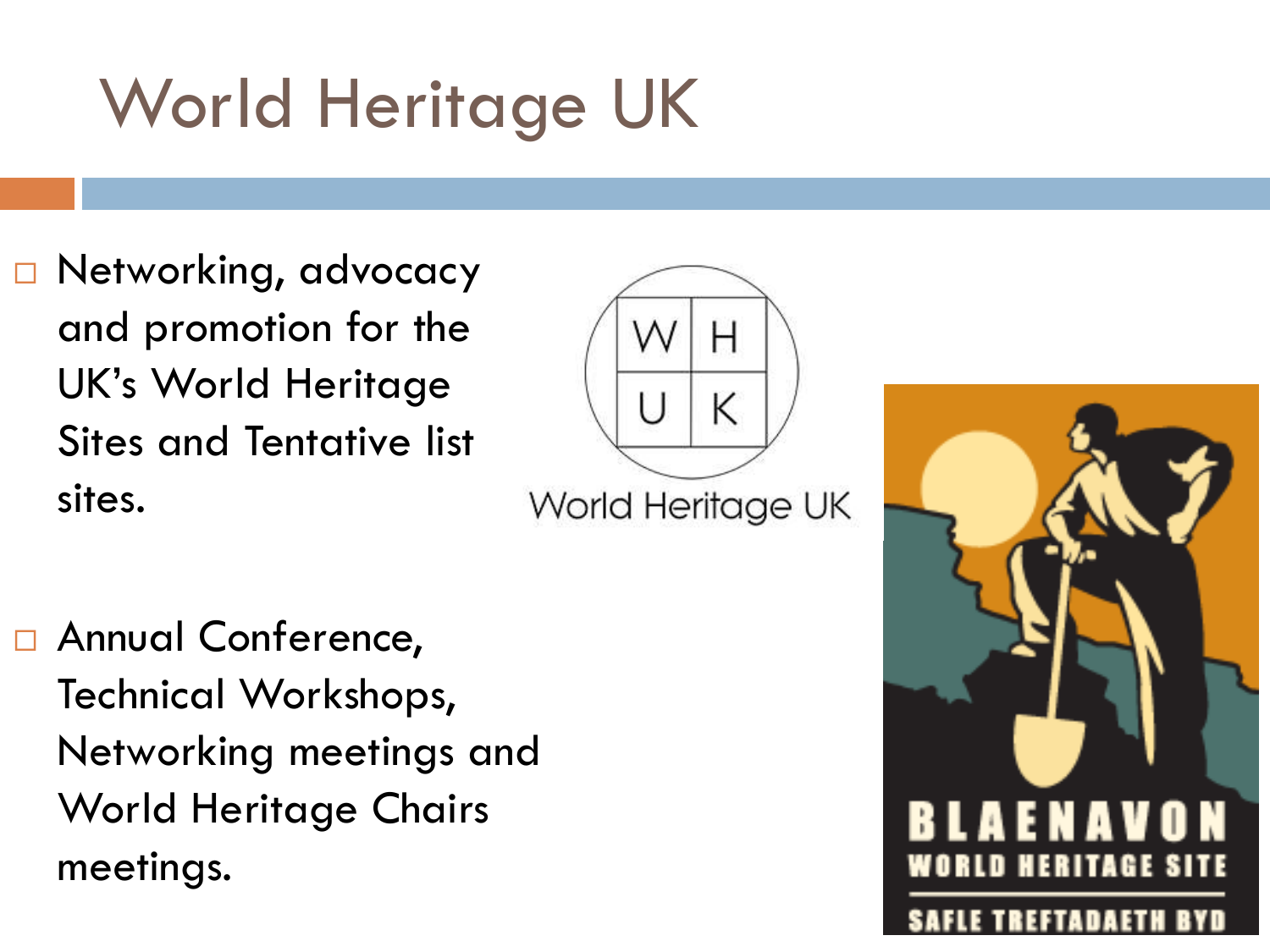### England's World Heritage Story – The North

- □ A tour of England's six northern WHSs
- □ Encouraging people to explore beyond the "honeypot" sites

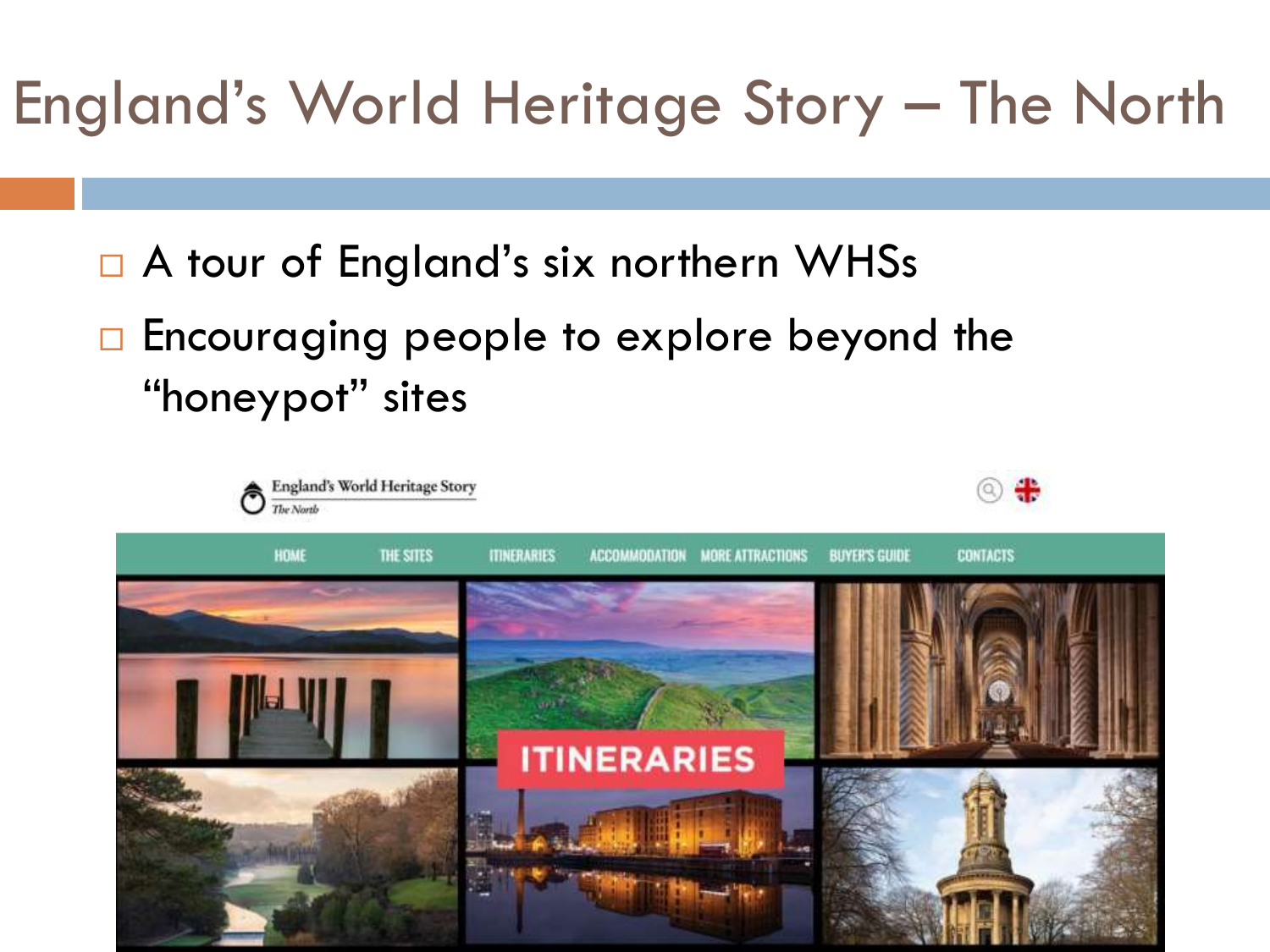## Potential Challenges

- □ Breaking new ground
- □ Creating a boundary
- □ Huge variety of land use
- □ Communicating the value of peatlands
- □ Spreading the word in rural communities
- □ Working with "OUV"

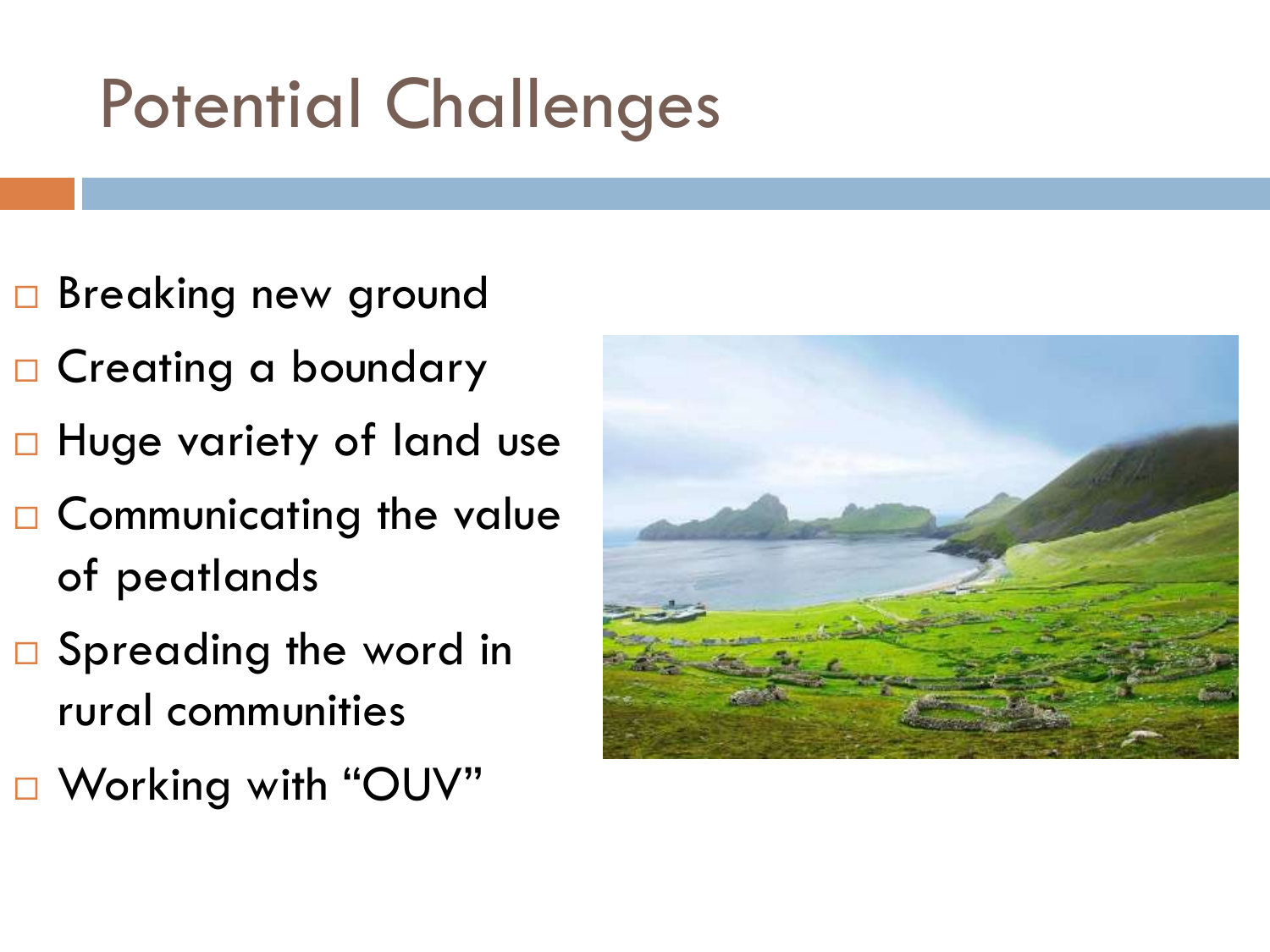## Benefits of the Process

- **□ Raising awareness**
- □ UNESCO Volunteers Programme
- D Local and national media coverage
- □ Oral and local history
- □ School talks
- □ Community Engagement
- □ Gaining political support
- □ Encouraging important conversations about land use

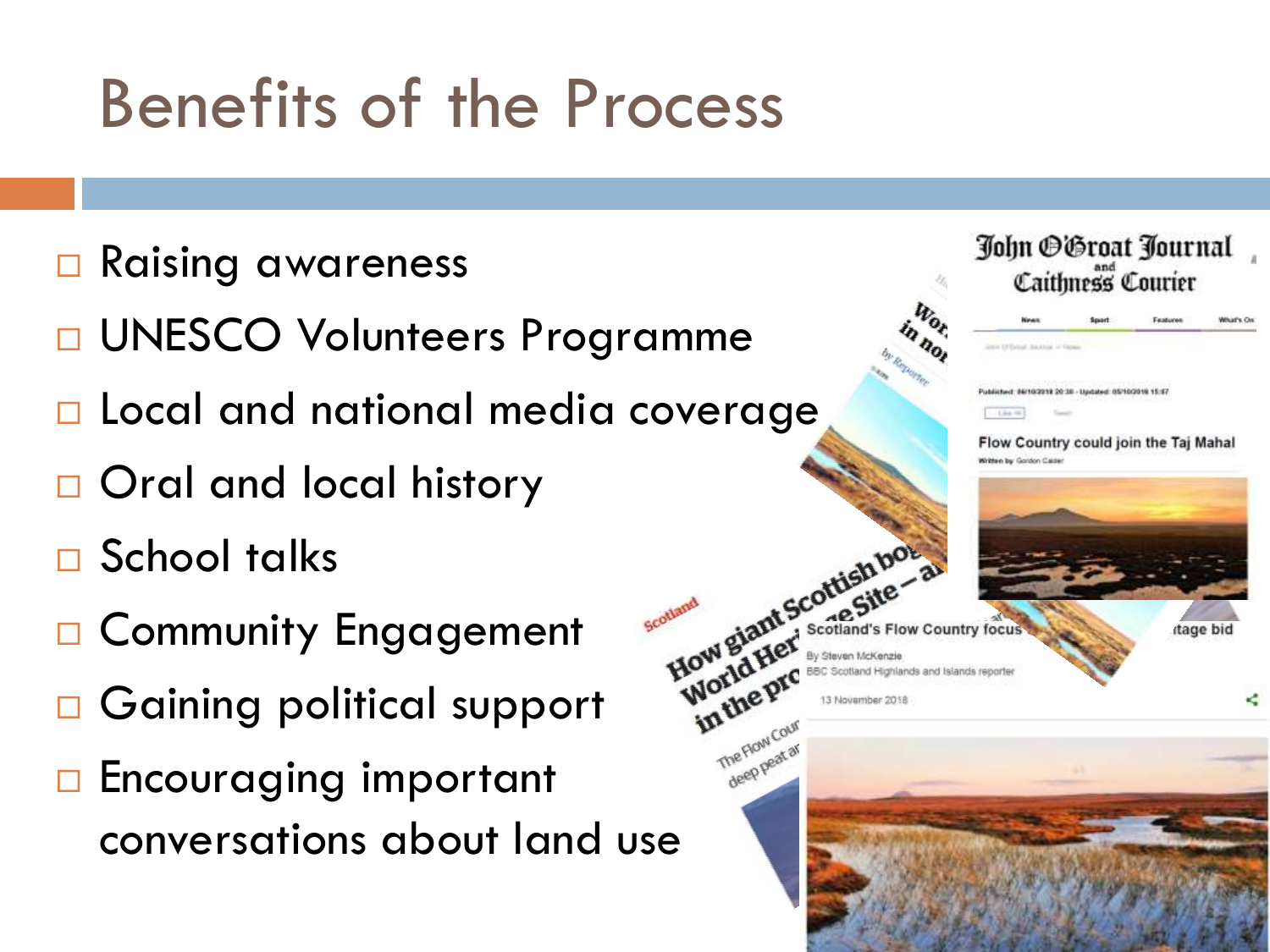## World Heritage Volunteers



- □ A group of young volunteers from 6 different European countries
- □ Meeting like-minded people and sharing a passion for nature and heritage
- Giving us new perspectives in their feedback

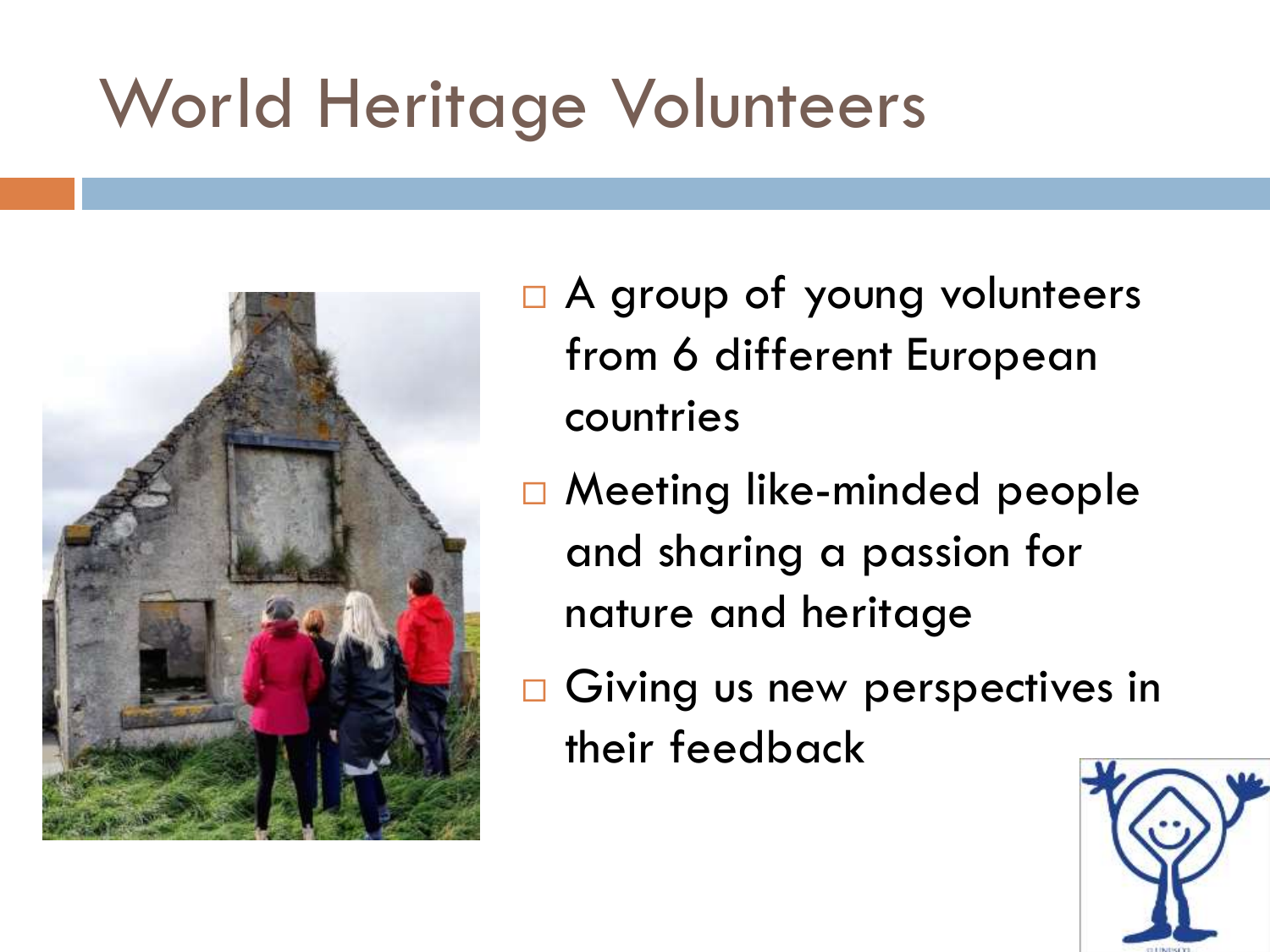## The past year

#### **Community Consultation**

- 15 drop-in events across Caithness and Sutherland
- Big events in Lairg, Thurso and Inverness
- Online consultation
- □ Feedback forms at Edinburgh Botanical Gardens
- Community Council meetings + much more!

#### **Technical Evaluation**

- Developing a draft boundary
- Bringing in planning and World Heritage expertise
- Liaising with UK Government and advisory agencies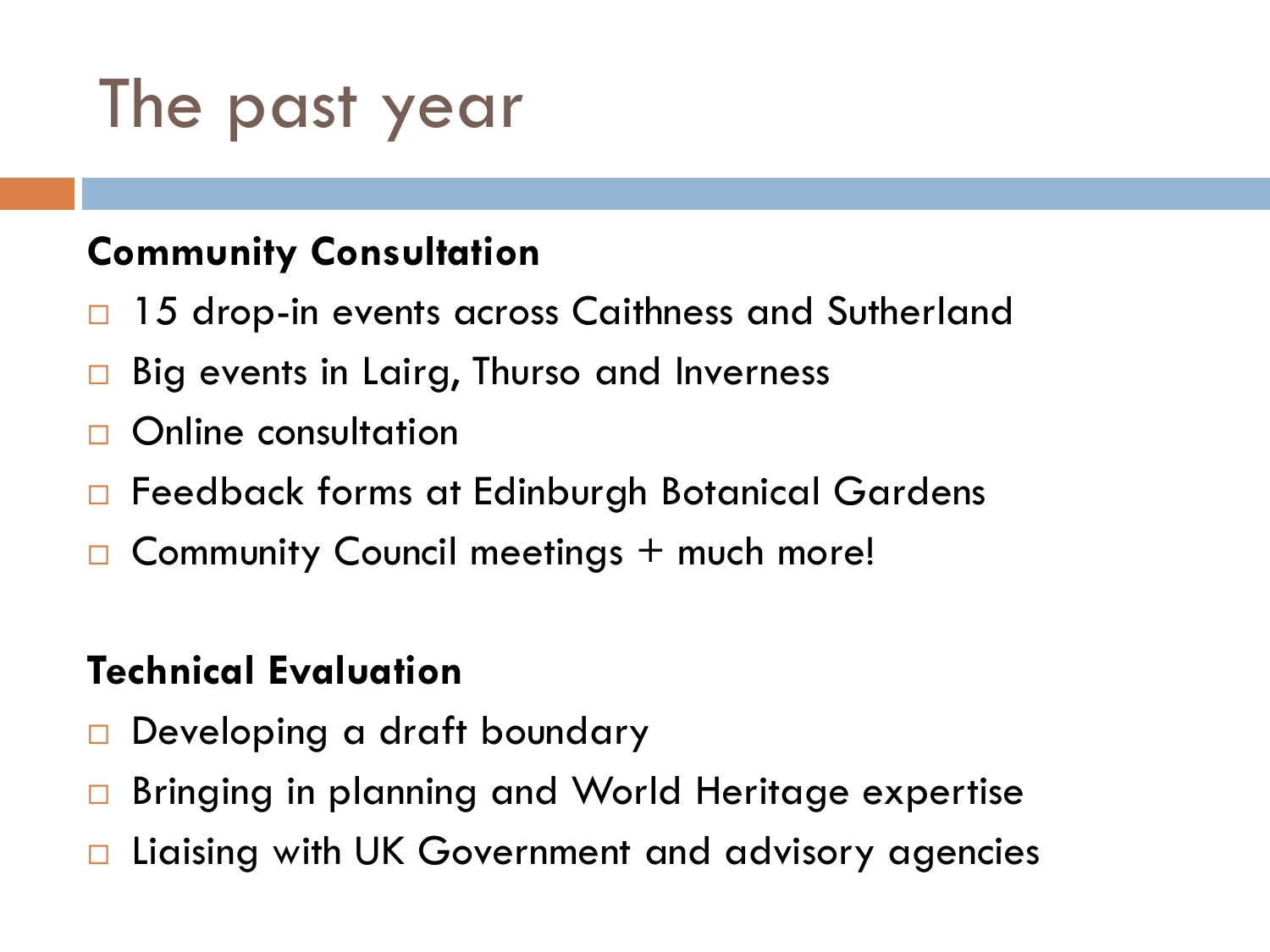## Out and About



Edinburgh Botanical Gardens – August 2019



Wick drop-in session, May 2019



Full Flow Event in Inverness, July 2019



Mairi Gougeon MSP, Gail Ross MSP, Frances Gunn



Sutherland Show, July 2019 Volunteering on a croft,



February 2019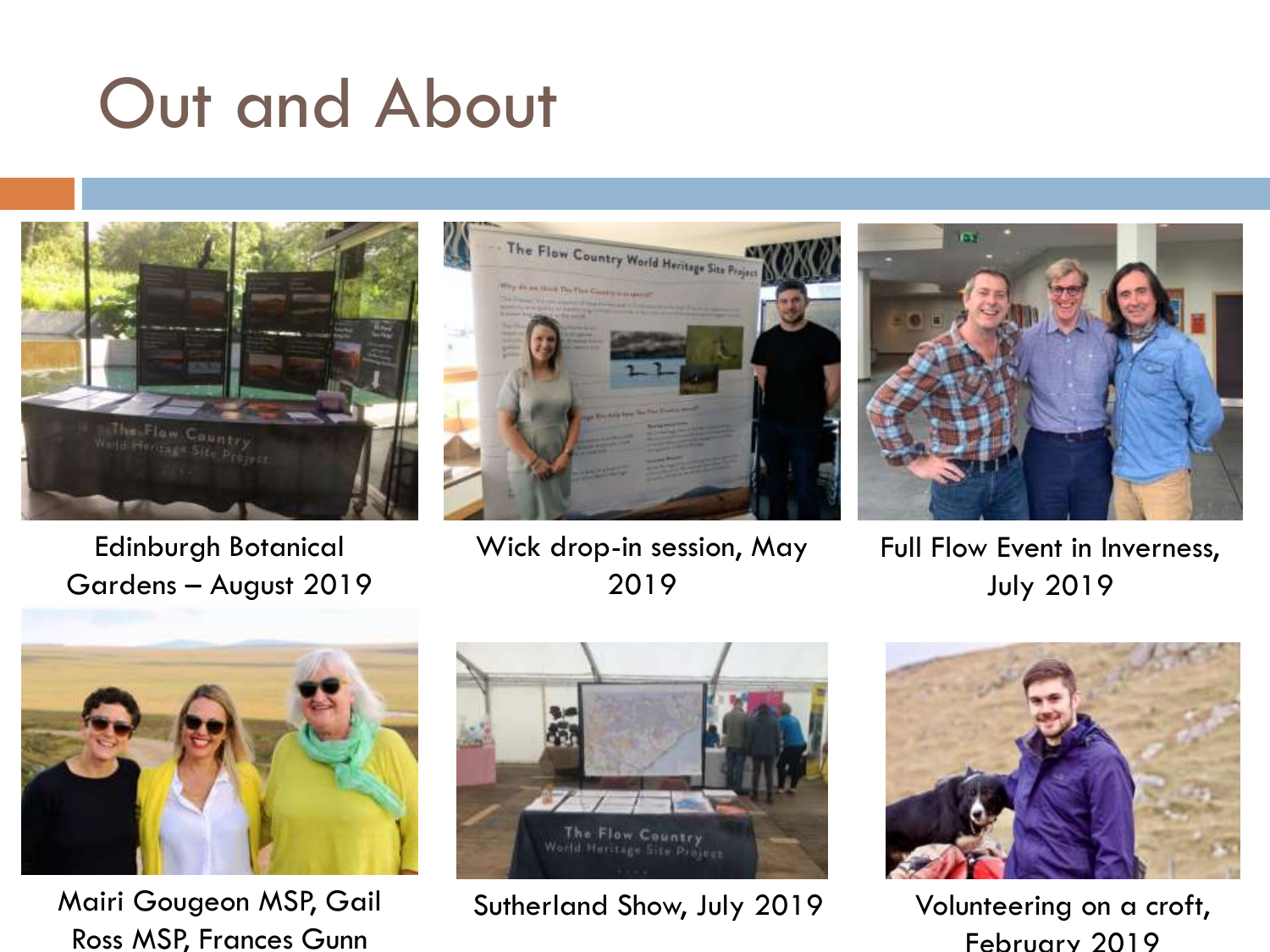## What happens next?

 Community consultation report Technical Evaluation submission

Then, hopefully…

- □ Confirmation of The Flow Country as the UK's next World Heritage Site candidate
- □ Full nomination to UNESCO (alongside much more consultation!)